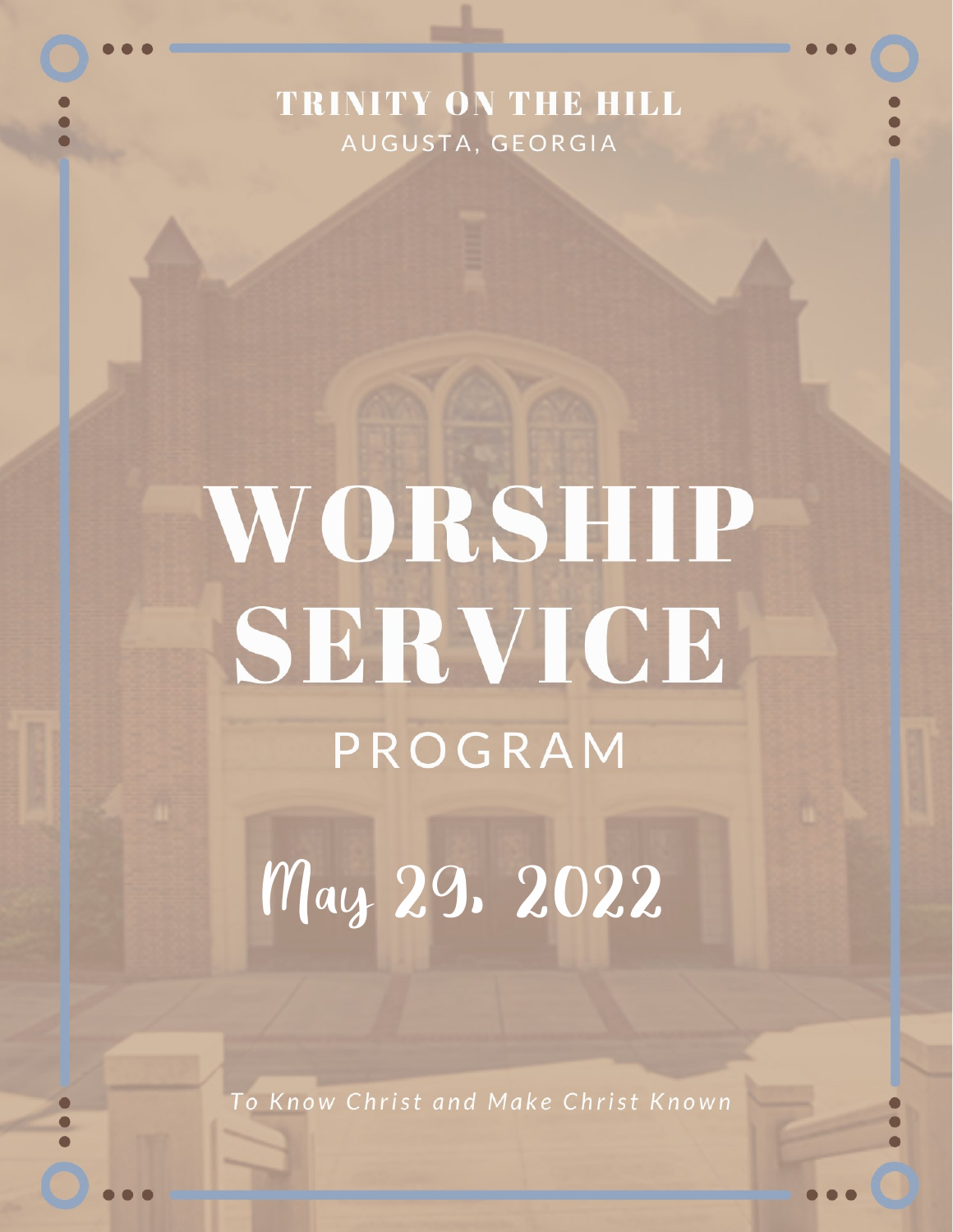#### Service of Worship 11:00am We Gather to Celebrate Sophie Pollock Prelude Choral Call to Worship Higher Ground Sanctuary Choir Kevin Pollock Welcome Home Kevin Pollock Spoken Call to Worship Leader: God is our refuge and strength, a very present help in time of trouble.

People: The Lord of Hosts is with us; the God of Jacob is our fortress. Leader: Therefore we will not fear though the earth gives way, though the mountains fall and the waters roar.

#### People: The Lord of Hosts is with us; the God of Jacob is our fortress.

Leader: Be still and know that I am God. I will be exalted among the nations, I will be exalted in the earth.

#### All: The Lord of Hosts is with us; the God of Jacob is our fortress.

| Opening Hymn         | The Church's One Foundation | <b>Kevin Pollock</b> |
|----------------------|-----------------------------|----------------------|
| Affirmation of Faith | Apostles' Creed             | Rev. Roy McVeigh     |
| Gloria               | Glory Be to the Father      | <b>Kevin Pollock</b> |

## WE CELEBRATE THROUGH PRAYER & GIVING

| <b>Prayer Chorus</b>                                 | Jesus is Lord of All             | Kevin Pollock        |
|------------------------------------------------------|----------------------------------|----------------------|
| Morning Prayer / Lord's Prayer                       |                                  | Rev. Roy McVeigh     |
| <b>Hymn</b>                                          | When I Survey the Wondrous Cross | <b>Kevin Pollock</b> |
| Celebration of God's Faithfulness Through Generosity |                                  | Rev. Scott Hearn     |
| <b>Special Music</b>                                 | Soon and Very Soon               | Sanctuary Choir      |

#### WE CELEBRATE THROUGH HEARING GOD'S WORD

| Scripture     | Psalm 15:1-5           | Rev. Scott Hearn |
|---------------|------------------------|------------------|
| <b>Sermon</b> | got virtues? Integrity | Rev. Scott Hearn |

## WE GO OUT & SHOW THE WONDERFUL LOVE OF GOD

| Hymn of Response   | Nearer My God to Thee           | Kevin Pollock    |
|--------------------|---------------------------------|------------------|
| <b>Benediction</b> |                                 | Rev. Scott Hearn |
| Going Forth        | <i>I Sing Because I'm Happy</i> |                  |
| Postlude           |                                 | Nick Lowery      |
|                    |                                 |                  |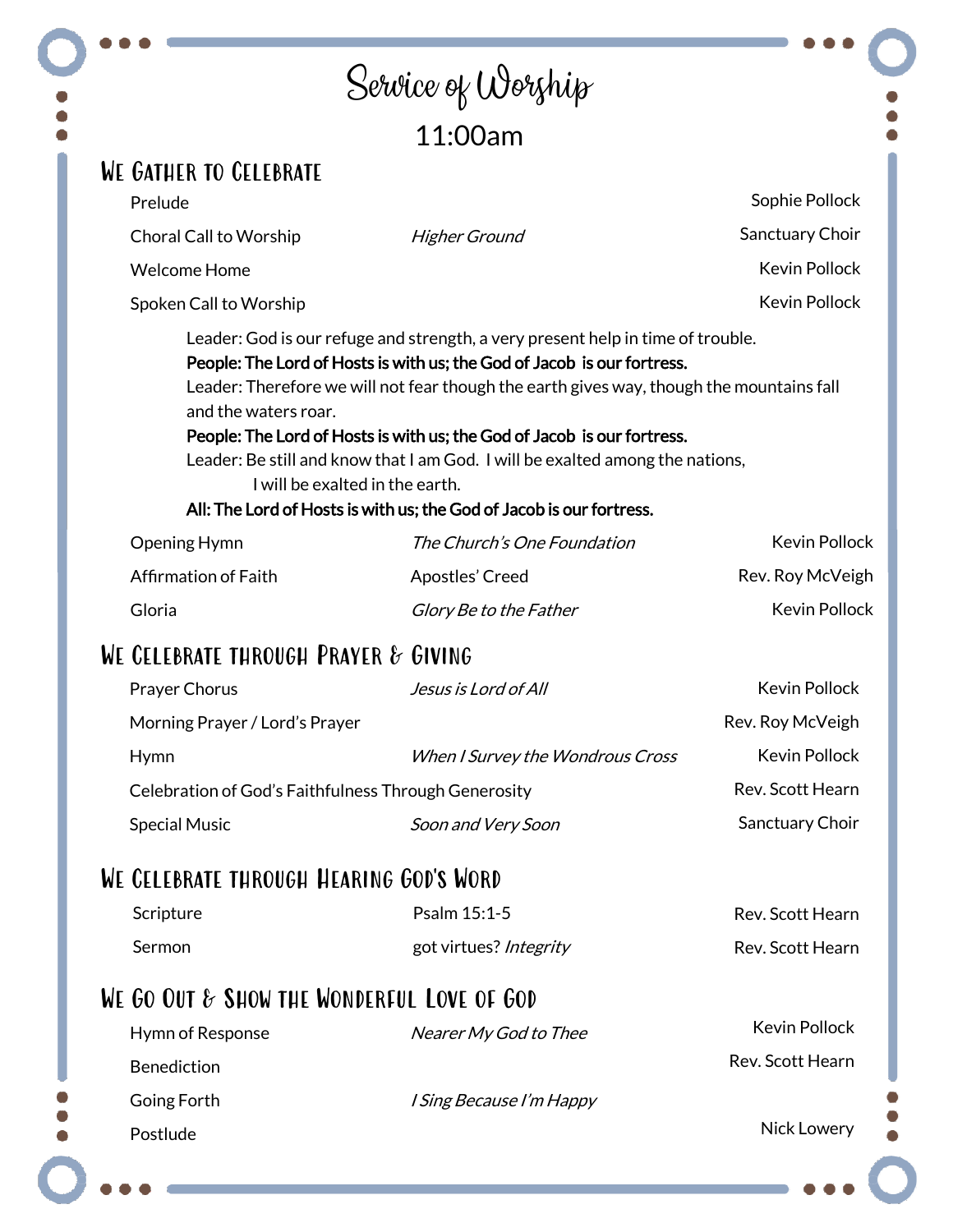## Fourth of July Weekend

Please note we will have one service on July 3rd at 11:00am

## Upcoming TV Broadcast Preemptions

Please note we will be preempted on NBC on the following dates:

June 5

July 17

Please plan to watch our service on YouTube or Facebook those Sundays

or join us in person!





Trinity on the Hill

Sunday, June 5th

9:30am - 10:30am in the sanctuary

#### Topic of **Discussion**

ء<br>مقولان

**Fact Finding Committee Report & Recommendation** to Church Council on May 17, 2022

Everyone is invited to attend the meeting